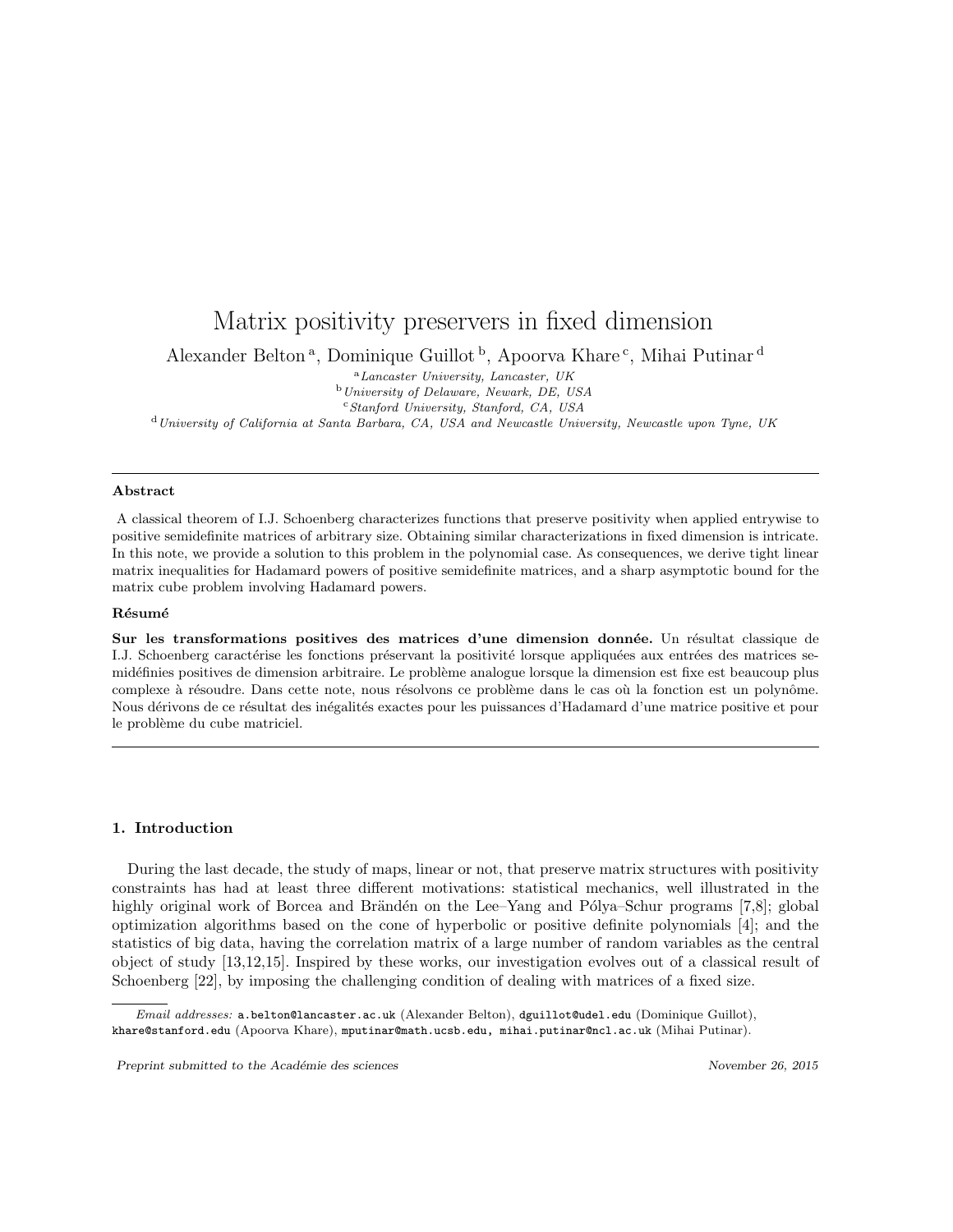Given a set  $K \subset \mathbb{C}$  and an integer  $N \geq 1$ , denote by  $\mathcal{P}_N(K)$  the cone of positive semidefinite  $N \times N$ matrices with entries in K. Also, let  $D(0, \rho) \subset \mathbb{C}$  denote the complex disc of radius  $\rho > 0$  centered at the origin. A function  $f: K \to \mathbb{C}$  acts naturally on  $\mathcal{P}_N(K)$  when applied entrywise:

$$
f[A] := (f(a_{ij}))
$$

for any  $A = (a_{ij}) \in \mathcal{P}_N(K)$ . Akin to the theory of positive definite functions, it is natural to seek characterizations of those functions f such that  $f[A]$  is positive semidefinite for all  $A \in \mathcal{P}_N(K)$ . This problem has been well studied in the literature. The following classical result of Schoenberg [22] classifies functions preserving positivity on matrices of arbitrary dimension. Recall that the Gegenbauer (or ultraspherical) polynomials  $C_n^{(\lambda)}(x)$  and the *Chebyshev polynomials of the first kind*  $C_n^{(0)}(x)$  are such that

$$
(1 - 2xt + t2)-λ = \sum_{n=0}^{\infty} C_n^{(λ)}(x)tn \qquad (λ > 0), \qquad (1 - xt)(1 - 2xt + t2)-1 = \sum_{n=0}^{\infty} C_n^{(0)}(x)tn.
$$

**Theorem 1.1 (Schoenberg [22])** Fix an integer  $d \geq 2$  and a continuous function  $f: [-1, 1] \to \mathbb{R}$ .

(i)  $f(\cos \cdot)$  is positive definite on the unit sphere  $S^{d-1} \subset \mathbb{R}^d$  if and only if f can be written as a non-negative linear combination of the polynomials  $C_n^{(\lambda)}$ , where  $\lambda = (d-2)/2$ :

$$
f(x) = \sum_{n \ge 0} a_n C_n^{(\lambda)}(x) \qquad (a_n \ge 0).
$$

(ii)  $f[-]: \mathcal{P}_N([-1,1]) \to \mathcal{P}_N(\mathbb{R})$  for all  $N \geq 1$  if and only if f is analytic on  $[-1,1]$  and absolutely monotonic on [0, 1], i.e., f has a Taylor series with non-negative coefficients convergent on  $\overline{D}(0,1)$ .

For more on absolutely monotonic functions, see the work [3] of Bernstein.

Schoenberg's work has been extended in several directions; see, for example, [2,5,6,9,16,19,21,23]. However, when the dimension  $N$  is fixed, obtaining a useful characterization of entrywise functions preserving  $\mathcal{P}_N$  is difficult and remains out of reach as of today. A necessary condition on a continuous function  $f:(0,\infty)\to\mathbb{R}$  to preserve positivity comes from an inspired idea of Loewner, as developed by Horn in his doctoral dissertation; see [18]. The result was later extended in [12] to work with matrices of low rank. To state the result, let  $\mathbf{1}_{N\times N}$  denote the  $N\times N$  matrix with each entry equal to 1.

Theorem 1.2 (Horn [18], Guillot–Khare–Rajaratnam [12]) Suppose  $f: I \to \mathbb{R}$ , where  $I := (0, \rho)$ and  $0 < \rho \leq \infty$ . Fix an integer  $N \geq 2$  and suppose that  $f[A] \in \mathcal{P}_N(\mathbb{R})$  for any matrix  $A = a\mathbf{1}_{N \times N} + \mathbf{u}\mathbf{u}^T$ , where  $a \in (0, \rho)$  and  $\mathbf{u} \in [0, \sqrt{\rho - a}]^N$ . Then  $f \in C^{N-3}(I)$ , with

$$
f^{(k)}(x) \ge 0 \qquad \forall x \in I, \ 0 \le k \le N-3,
$$

and  $f^{(N-3)}$  is a convex non-decreasing function on I. Furthermore, if  $f \in C^{N-1}(I)$ , then  $f^{(k)}(x) \ge 0$  for all  $x \in I$  and  $0 \leq k \leq N-1$ .

We note that Theorem 1.2 is sharp in the sense that there exist functions which preserve positivity on  $\mathcal{P}_N((0,\rho))$ , but not on  $\mathcal{P}_{N+1}((0,\rho))$ . For example,  $f(x) = x^{\alpha}$  with  $\alpha \in (N-2, N-1)$  is such a function; see  $[10,11,17]$  for more details. Note also that increasing the dimension N in Theorem 1.2 allows the recovery of a version of Schoenberg's Theorem 1.1(ii).

The study of functions that preserve positivity has recently received renewed attention, due to their application in high-dimensional probability and statistics. In practical applications, functions are often applied entrywise to covariance and correlation matrices, in order to improve their properties, such as better conditioning, or to induce a Markov random field structure; see [14,15]. Whether or not the resulting matrices are positive semidefinite is critical for the validity of these procedures. Allowing for arbitrary dimensions is unnecessarily restrictive, as the dimension of the problem is usually known. Motivated by such applications, characterizations of positivity preserving functions have recently been obtained in fixed dimensions, under further constraints that arise in practice; see, e.g., [13,12,15]. In this context, our note provides an effective criterion for verifying positivity preservation for polynomial maps.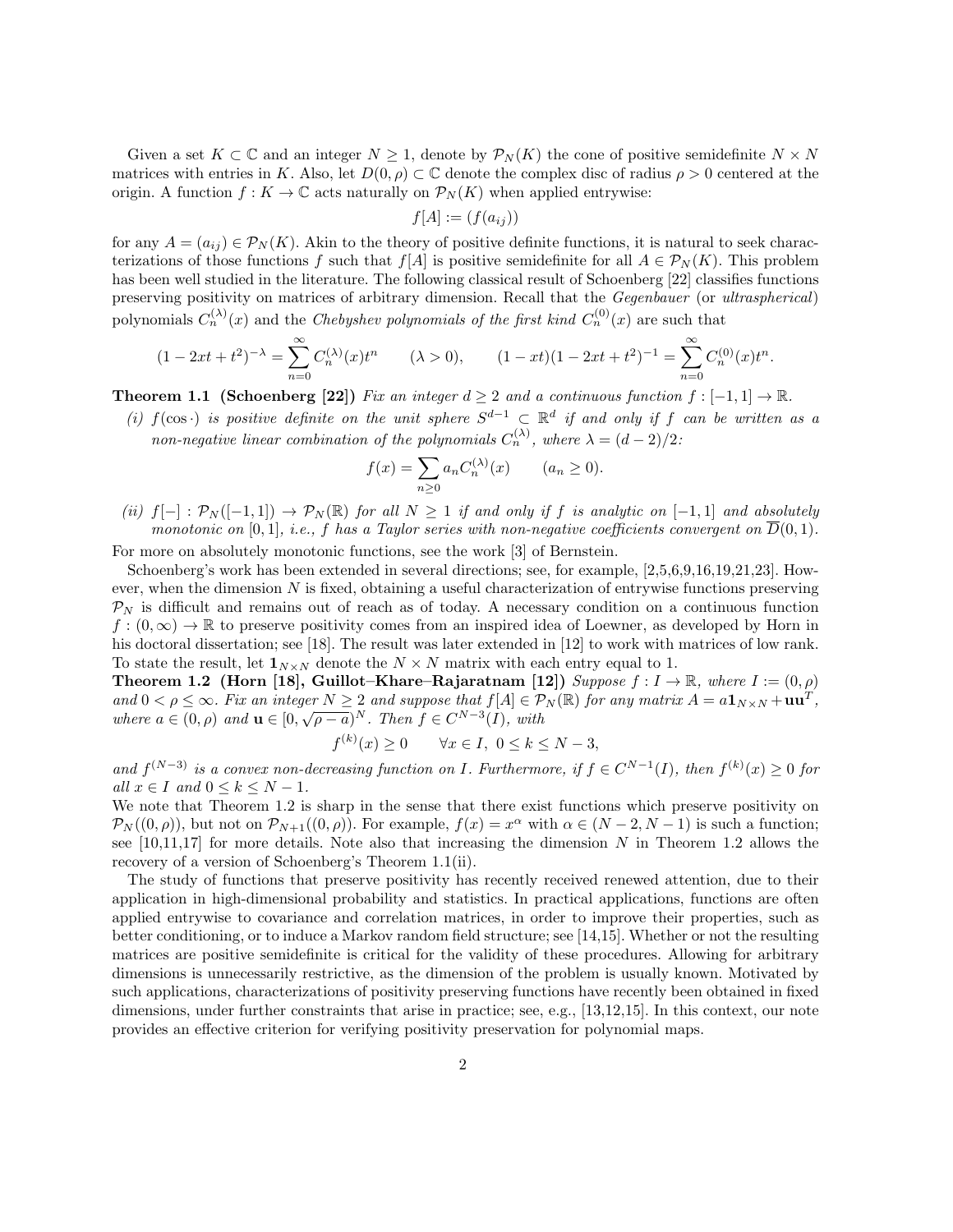## 2. Main result

We reconsider Schoenberg's original problem in fixed dimension for the case where  $f$  is a polynomial. Our main result characterizes the polynomials of degree N that preserve positivity on  $\mathcal{P}_N(\overline{D}(0,\rho)).$ 

**Theorem 2.1** Fix  $\rho > 0$  and integers  $M \ge N \ge 1$ , and let  $f(z) = \sum_{j=0}^{N-1} c_j z^j + c_M z^M$  be a polynomial with real coefficients. For any vector  $\mathbf{d} := (d_0, \ldots, d_{N-1})$  with non-zero entries, define

$$
\mathfrak{C}(\mathbf{d}) = \mathfrak{C}(\mathbf{d}; z^M; N, \rho) := \sum_{j=0}^{N-1} {M \choose j}^2 {M-j-1 \choose N-j-1}^2 \frac{\rho^{M-j}}{d_j},
$$
\n(1)

and let  $\mathbf{c} := (c_0, \ldots, c_{N-1})$ . The following are equivalent.

- (i) f[-] preserves positivity on  $\mathcal{P}_N(\overline{D}(0,\rho)).$
- (ii) The vector  $(c_0, \ldots, c_{N-1}, c_M)$  belongs to the set

$$
[0,\infty)^{N+1} \cup ((0,\infty)^N \times [-\mathfrak{C}(\mathbf{c})^{-1},\infty))
$$

(iii)  $f[-]$  preserves positivity on  $\mathcal{P}_N^1((0,\rho))$ , the set of matrices in  $\mathcal{P}_N((0,\rho))$  having rank at most 1. The necessity of having  $c_0, \ldots, c_{N-1} \geq 0$  when  $f[-]$  preserves positivity follows from Theorem 1.2.

The constant  $\mathfrak{C}(\mathbf{c}) = \mathfrak{C}(\mathbf{c}; z^M; N, \rho)$  provides a threshold for polynomials that preserve positivity on  $\mathcal{P}_N$ . Our result thus provides a quantitative version in fixed dimension of Schoenberg's result, Theorem 1.1(ii), as well as of Horn's result, Theorem 1.2. Surprisingly, preserving positivity on  $\mathcal{P}_N(\overline{D}(0,\rho))$  is equivalent to preserving positivity on the much smaller set of real rank-one matrices.

The proof of Theorem 2.1 relies on a careful analysis of the polynomial

$$
p_t[A] := \det(t(c_0 \mathbf{1}_{N \times N} + c_1 A + \dots + c_{N-1} A^{\circ(N-1)}) - A^{\circ M})
$$

for rank-one matrices  $A \in \mathcal{P}_N^1(\overline{D}(0,\rho))$ . Recall that given a non-increasing N-tuple of non-negative integers,  $n_N \geq \cdots \geq n_1$ , the corresponding *Schur polynomial* over a field  $\mathbb F$  is the unique polynomial extension to  $\mathbb{F}^N$  of

$$
s_{(n_N,\ldots,n_1)}(x_1,\ldots,x_N) := \frac{\det(x_i^{n_j+j-1})}{\det(x_i^{j-1})}
$$
\n(2)

.

for pairwise distinct  $x_i \in \mathbb{F}$ . Note that the denominator is precisely the Vandermonde determinant  $\Delta_N(x_1,...,x_N) := \det(x_i^{j-1}) = \prod_{1 \le i < j \le N} (x_j - x_i).$ 

**Theorem 2.2** Let  $c_0, \ldots, c_{N-1} \in \mathbb{F}^\times$  be non-zero scalars, where  $N \geq 1$ , and let the polynomial

$$
p_t(x) := t(c_0 + \dots + c_{N-1}x^{N-1}) - x^M,
$$

where t is a variable and  $M \geq N$  are integers. Let the partition  $\lambda(M, N, j) := (M - N + 1, 1, \ldots, 1, 0, \ldots, 0)$ , with  $N-j-1$  entries after the first equal to 1 and the remaining j entries equal to 0. The following *identity holds for all*  $\mathbf{u} = (u_1, \ldots, u_N), \mathbf{v} := (v_1, \ldots, v_N) \in \mathbb{F}^N$ :

$$
\det p_t[\mathbf{u}\mathbf{v}^T] = t^{N-1}\Delta_N(\mathbf{u})\Delta_N(\mathbf{v})\prod_{j=1}^N c_{j-1}\Big(t-\sum_{j=0}^{N-1}\frac{s_{\lambda(M,N,j)}(\mathbf{u})s_{\lambda(M,N,j)}(\mathbf{v})}{c_j}\Big). \tag{3}
$$

Moreover,

$$
s_{\lambda(M,N,j)}(1,\ldots,1) = {M \choose j} {M-j-1 \choose N-j-1} \qquad (0 \le j \le N-1).
$$
 (4)

We now explain how Theorem 2.2 is used to prove  $(iii) \Rightarrow (ii)$  in Theorem 2.1. Suppose  $f[-]$  preserves positivity on  $\mathcal{P}_N^1((0,\rho))$ ; using Theorem 1.2, it is not hard to show that the coefficients  $c_0, \ldots, c_{N-1}$  are non-negative, and are strictly positive if  $c_M < 0$ . Now suppose  $c_0, \ldots, c_{N-1} > 0 > c_M$ . With  $p_t(x)$  as in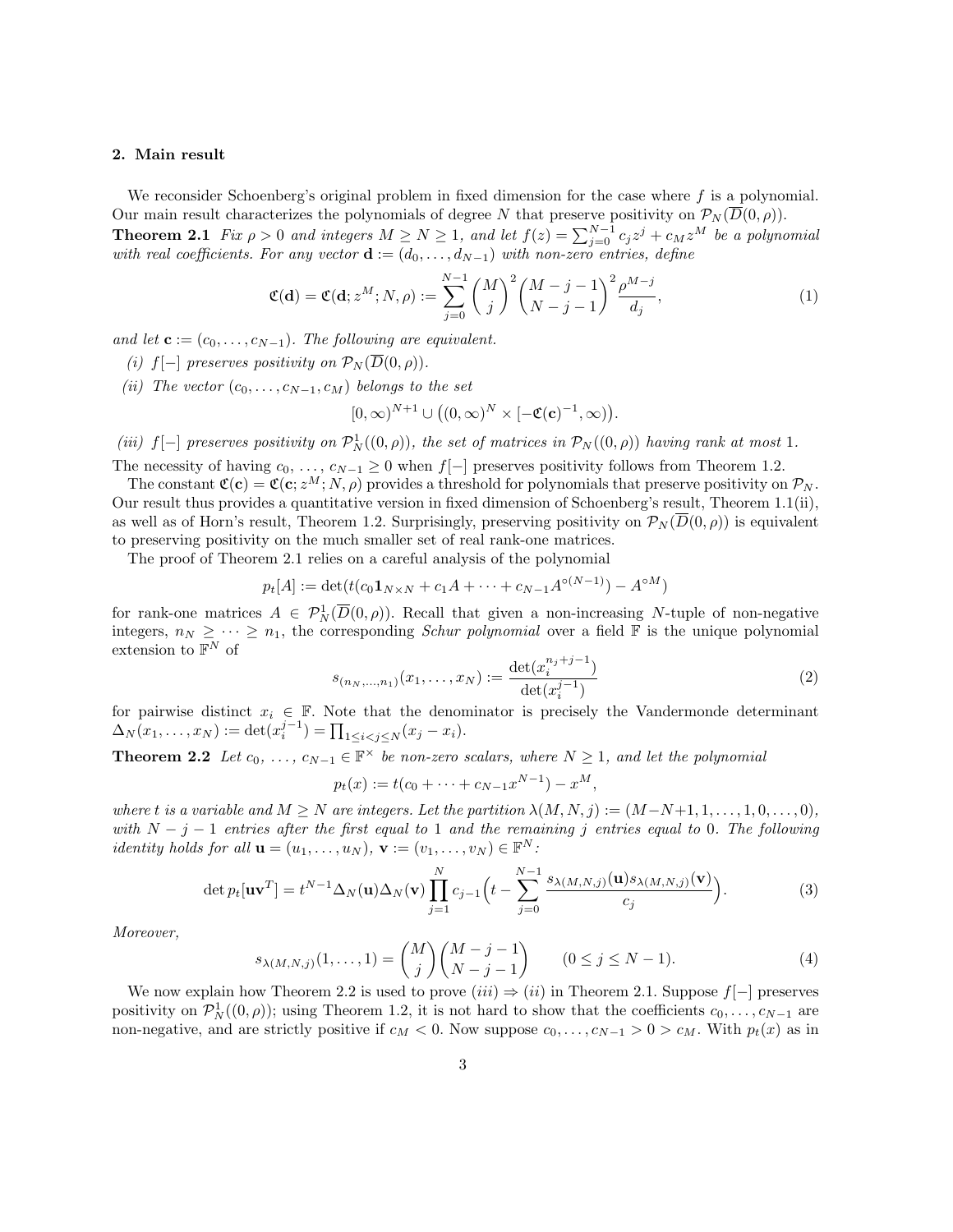Theorem 2.2 and  $t := |c_M|^{-1}$ , the function  $|c_M|^{-1} f(x) = p_t(x)$  preserves positivity on rank-one matrices  $A = \mathbf{u}\mathbf{u}^T$ , for any  $\mathbf{u} \in (0, \sqrt{\rho})^n$ . Hence, by Equation (3),

$$
0 \le \det p_t[\mathbf{u}\mathbf{u}^T] = t^{N-1} \Delta_N(\mathbf{u})^2 c_0 \cdots c_{N-1} \left( t - \sum_{j=0}^{N-1} \frac{s_{\lambda(M,N,j)}(\mathbf{u})^2}{c_j} \right).
$$
 (5)

Letting  $u_k \to \sqrt{\rho}$  for all k with  $u_l \neq u_m$  for  $l \neq m$ , we conclude that

$$
t = |c_M|^{-1} \ge \sum_{j=0}^{N-1} \frac{s_{\lambda(M,N,j)}(\sqrt{\rho}, \dots, \sqrt{\rho})^2}{c_j} = \sum_{j=0}^{N-1} s_{\lambda(M,N,j)}(1, \dots, 1)^2 \frac{\rho^{M-j}}{c_j} = \mathfrak{C}(\mathbf{c}; z^M; N, \rho).
$$
 (6)

## 3. Consequences and extensions of the main result

In this section, we set out three remarkable corollaries of Theorem 2.1.

# 3.1. Linear matrix inequalities

For  $A \in \mathcal{P}_N(K)$  and f as in the statement of Theorem 2.1, note that

$$
f[A] = c_0 \mathbf{1}_{N \times N} + \dots + c_{N-1} A^{\circ (N-1)} + c_M A^{\circ M},
$$

where  $A^{\circ k} := (a_{ij}^k)$  denotes the kth Hadamard power of A. Understanding when  $f[A]$  is positive semidefinite is thus equivalent to obtaining linear inequalities for Hadamard powers. As an immediate consequence of our main result, we provide a sharp bound for controlling the Hadamard powers of positive semidefinite matrices using lower order powers.

Corollary 3.1 Fix  $\rho > 0$ , integers  $M \ge N \ge 1$ , and scalars  $c_0, \ldots, c_{N-1} > 0$ . Then

$$
A^{\circ M} \leq \mathfrak{C}(\mathbf{c}; z^M; N, \rho) \cdot \left( c_0 \mathbf{1}_{N \times N} + c_1 A + \dots + c_{N-1} A^{\circ (N-1)} \right) \tag{7}
$$

for all  $A \in \mathcal{P}_N(\overline{D}(0,\rho))$ . Moreover, the constant  $\mathfrak{C}(\mathbf{c}; z^M; N, \rho)$  is sharp.

We note that Corollary 3.1 is also sharp in the sense that the right-hand side of (7) cannot be replaced by a linear combination of fewer than  $N$  Hadamard powers of  $A$ . This can be shown using matrices of the form  $A = \mathbf{u}\mathbf{u}^T$  for a vector **u** with distinct real entries.

#### 3.2. Spectrahedra and matrix cubes

Our main result is also connected to the study of spectrahedra [4] and the matrix cube problem [20]. Recall that given real symmetric  $N \times N$  matrices  $A_0, \ldots, A_{M+1}$ , the corresponding matrix cubes are

$$
\mathcal{U}[\eta] := \left\{ A_0 + \sum_{m=1}^{M+1} u_m A_m : u_m \in [-\eta, \eta] \right\} \qquad (\eta > 0).
$$
 (8)

The matrix cube problem consists of determining whether  $\mathcal{U}[\eta] \subset \mathcal{P}_N$ , and finding the largest  $\eta$  for which this is the case. As another consequence of our main result, we obtain an asymptotically sharp bound for the matrix cube problem when the matrices  $A_j$  are Hadamard powers.

Corollary 3.2 Fix  $\rho > 0$ , integers  $M \geq 0, N \geq 1$ , and  $c_0, \ldots, c_{N-1} > 0$ . Given a matrix  $A \in$  $\mathcal{P}_N(\overline{D}(0,\rho)),$  let

$$
A_0 := c_0 \mathbf{1}_{N \times N} + c_1 A + \dots + c_{N-1} A^{\circ (N-1)}, \quad A_m := A^{\circ (N-1+m)} \qquad (1 \le m \le M+1).
$$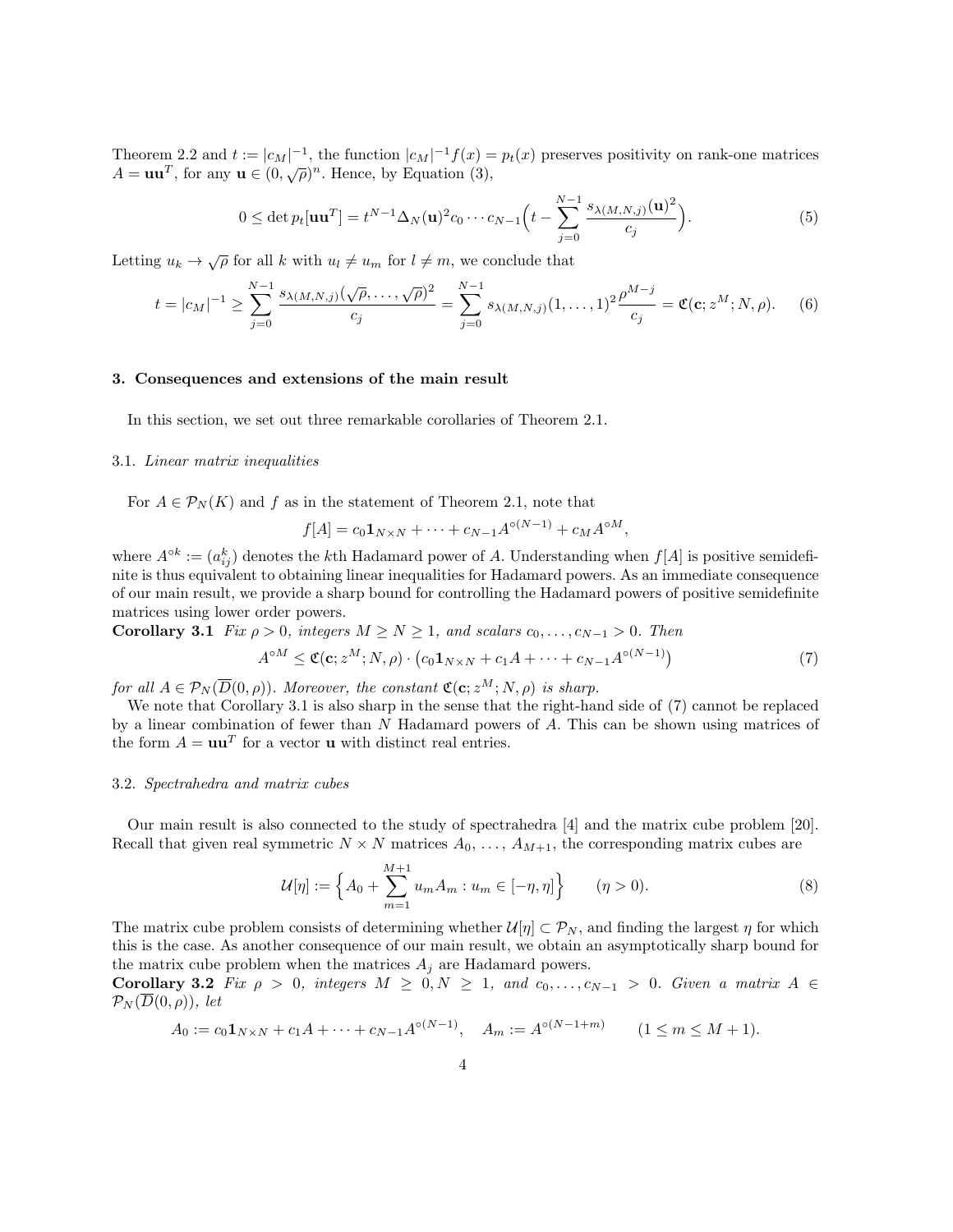Then

$$
\eta \le \left(\sum_{m=0}^M \mathfrak{C}(\mathbf{c}; z^{N+m}; N, \rho)\right)^{-1} \quad \Rightarrow \quad \mathcal{U}[\eta] \subset \mathcal{P}_N(\mathbb{C}) \quad \Rightarrow \quad \eta \le \mathfrak{C}(\mathbf{c}; z^{N+M}; N, \rho)^{-1}.\tag{9}
$$

The upper and lower bounds for  $\eta$  are asymptotically equal as  $N \to \infty$ , i.e.,

$$
\lim_{N \to \infty} \mathfrak{C}(\mathbf{c}; z^{N+M}; N, \rho)^{-1} \sum_{m=0}^{M} \mathfrak{C}(\mathbf{c}; z^{N+m}; N, \rho) = 1.
$$
\n(10)

# 3.3. Extension to other classes of functions

Theorem 2.1 naturally extends to general polynomials.

Corollary 3.3 Fix a bounded  $K \subset \mathbb{C}$  and integers  $M \geq N \geq 1$ . There exists a universal constant  $\mathfrak{h}_{N,M}(K) > 0$ , with the following property: if the polynomial  $f(z) = \sum_{k=0}^{M} c_k z^k$  has real coefficients with  $(i) \ c_0, \ldots, \ c_{N-1} > 0, \quad \text{and} \quad (ii) \min\{c_k : 0 \le k \le N-1\} \ge \mathfrak{h}_{N,M}(K) \cdot \max\{|c_l| : c_l < 0, N \le l \le M\},$ then  $f[-]: \mathcal{P}_N(K) \to \mathcal{P}_N(\mathbb{C}).$ 

Our main result also extends to analytic functions.

**Theorem 3.4** Fix  $\rho > 0$  and an integer  $N \ge 1$ . Let  $\mathbf{c} := (c_0, \ldots, c_{N-1}) \in (0, \infty)^N$ , and suppose  $g(z) :=$  $\sum_{M=N}^{\infty} c_M z^M$  is analytic on  $D(0, \rho + \epsilon)$  for some  $\epsilon > 0$ , with real coefficients. Then

$$
t(c_0 \mathbf{1}_{N \times N} + c_1 A + \dots + c_{N-1} A^{\circ(N-1)}) - g[A] \in \mathcal{P}_N(\mathbb{C})
$$
\n(11)

for all  $A \in \mathcal{P}_N(\overline{D}(0,\rho))$  and all  $t \geq \mathfrak{C}(\mathbf{c};g(z);N,\rho) := \sum_{M \geq N : c_M > 0} c_M \mathfrak{C}(\mathbf{c};z^M;N,\rho)$ . Moreover,

$$
\mathfrak{C}(\mathbf{c}; g(z); N, \rho) \le \frac{g_2^{(2N-2)}(\sqrt{\rho})}{2^{N-1}(N-1)!^2} \sum_{j=0}^{N-1} \binom{N-1}{j}^2 \frac{\rho^{N-j-1}}{c_j} < \infty,\tag{12}
$$

where  $g_2(z) := g_+(z^2)$  and  $g_+(z) := \sum_{M \ge N : c_M > 0} c_M z^M$ .

#### 4. Extremal problems and generalized Rayleigh quotients

Understanding which polynomials preserve positivity can naturally be reformulated as an extremal problem involving Rayleigh quotients. The following result is therefore equivalent to Theorem 2.1. **Theorem 4.1** Fix  $\rho > 0$ , integers  $M \ge N \ge 1$ , and positive scalars  $c_0, \ldots, c_{N-1} > 0$ . Then

$$
\inf_{u \in \mathcal{K}(A)^{\perp}} \frac{u^* \left(\sum_{j=0}^{N-1} c_j A^{\circ j}\right) u}{u^* A^{\circ M} u} \geq \mathfrak{C}(\mathbf{c}; z^M; N, \rho)^{-1},
$$

for all  $A \in \mathcal{P}_N(\overline{D}(0,\rho))$ , where  $\mathcal{K}(A) := \ker(c_0 \mathbf{1}_{N \times N} + c_1 A + \cdots + c_{N-1} A^{\circ(N-1)})$ . Moreover, the bound  $\mathfrak{C}(\mathbf{c}; z^M; N, \rho)$  is sharp, and may be obtained by considering only the set of rank-one matrices  $\mathcal{P}^1_N((0,\rho)).$ 

When considering the analogue of Theorem 4.1 for a single matrix, one can first show that  $K(A) \subset$ ker  $A^{\circ M}$  and immediately conclude that there exists a constant  $\mathfrak{C}(\mathbf{c}; z^M; A)$  such that

$$
u^* \bigg(\sum_{j=0}^{N-1} c_j A^{\circ j}\bigg) u \ge \mathfrak{C}(\mathbf{c}; z^M; A)^{-1} \cdot u^* A^{\circ M} u \qquad (\forall u \in \mathbb{C}^N).
$$

The subtlety in attempting to prove Theorems 2.1 and 4.1 via this approach lies in the fact that the map  $A \mapsto \mathfrak{C}(\mathbf{c}; z^M; A)$  is not continuous. In fact, it is not continuous at the matrix  $A = \rho \mathbf{1}_{N \times N} \in \mathcal{P}_N^1(\overline{D}(0, \rho)).$